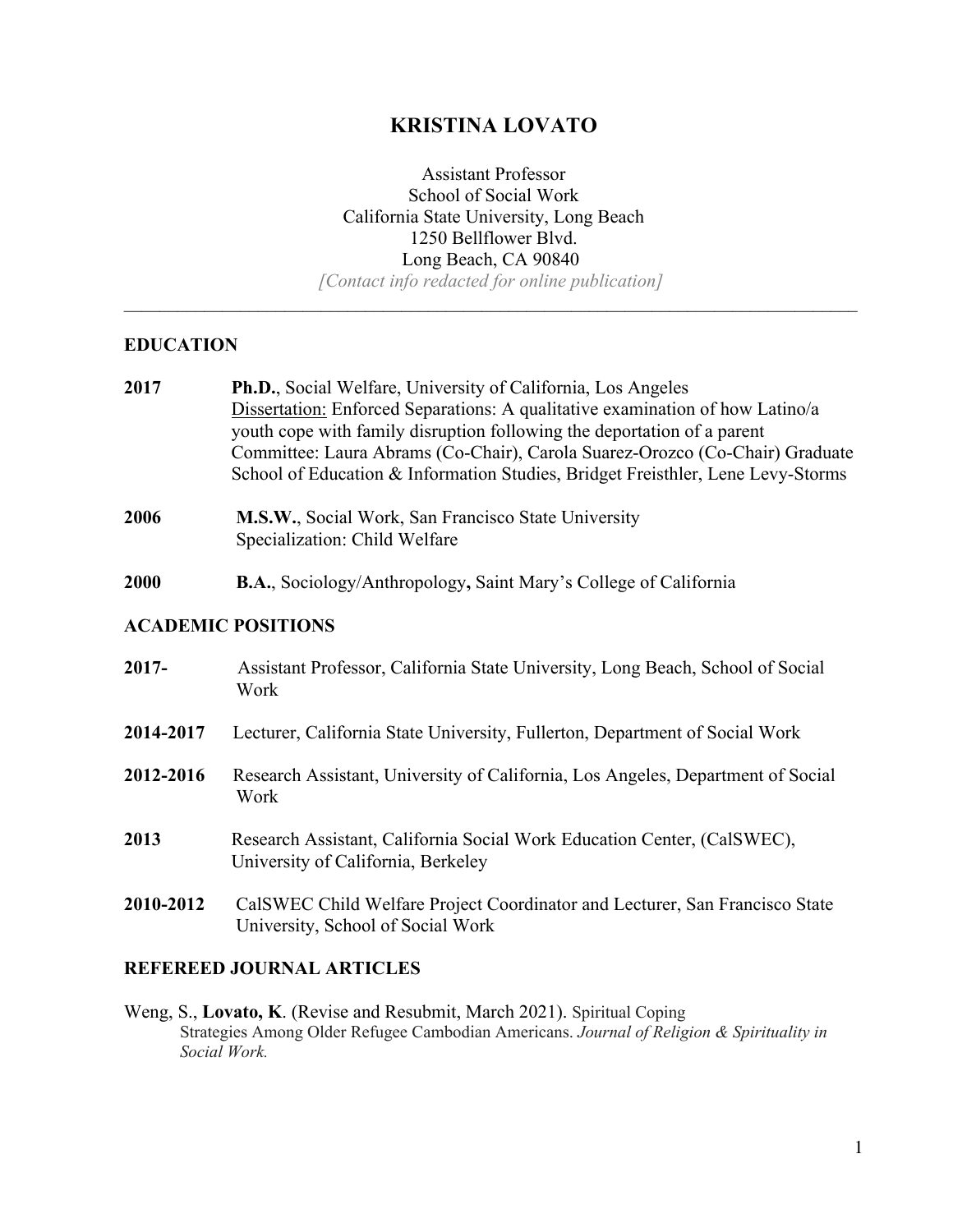- Nourazari, S., **Lovato, K.,** Weng, S. (2021). Making the case for proactive strategies to alleviate homelessness: A Systems approach. *International Journal of Environmental Research and Public Health. 18*(2), 526; https://doi.org/10.3390/ijerph18020526
- \*Ramirez, J. & **Lovato, K**. (2020). The impact of COVID-19 on Latinx immigrant children and families: A call to action. COVID-19 and *Child Welfare*: Challenges and Responses *CWLA* (Child Welfare League of America). Pp. 35-40.
- **Lovato, K.,** Abrams, L.S. **(**2020). Forced family separations: A qualitative examination of how Latinx families cope following the deportation of a parent. *Families in Society,* 1-17.
- **Lovato, K.,** Lopez, C., Karimli, L., Abrams, L. (2018). The impact of deportation related family separations on the well-being of Latinx children and youth: A review of the literature. *Children and Youth and Services Review, 95, 109-116.*
- **Lovato-Hermann, K.,** Dellor, E., Tam, C., Curry, S. R., & Freisthler, B. (2017). Racial disparities in service referrals for families in the child welfare system. *Journal of Public Child Welfare, 11*(2)1-17. doi.10.1080/15548732.2016.1251372
- Enano, S., Freisthler, B., Perez-Johnson, D., **Lovato-Hermann, K**. (2016). Evaluating parents in partnership: A Preliminary study of a child welfare intervention designed to increase reunification. *Journal of Social Service Research,* 1-10. doi: 10.1080/01488376.2016.1253634
- **Lovato-Hermann, K.** (2015). Crossing the border to find home: A Gendered perspective of the separation and reunification experiences of Mexican immigrant young adults in the U.S. *Journal of International Social Work*, *59*, 1-15. doi: 10.1177/0020872815611197
- Dellor, E., **Lovato-Hermann, K,** Price, J., Curry, S. Friesthler, B. (2015). Introducing technology into child welfare. *Journal of Technology in Human Services, 33*(4), 330-344. doi: 10.1080/15228835.2015.1107520

(\*Indicates publication with a Graduate student research assistant)

#### **ARTICLES IN PREPARATION**

- **Lovato, K. &** Abrams, L.S. (In-Preparation). A qualitative examination of service utilization among Latinx undocumented families following a deportation-related family separation.
- **Lovato, K., Abrego, L. (**In-Preparation). Examining ethnic identity formation among Central American emerging adults in Los Angeles. *International Social Work.*

Orr, M., Weng, S., **Lovato, K.** (In-Preparation). In Pursuit of Social Justice: Cambodian American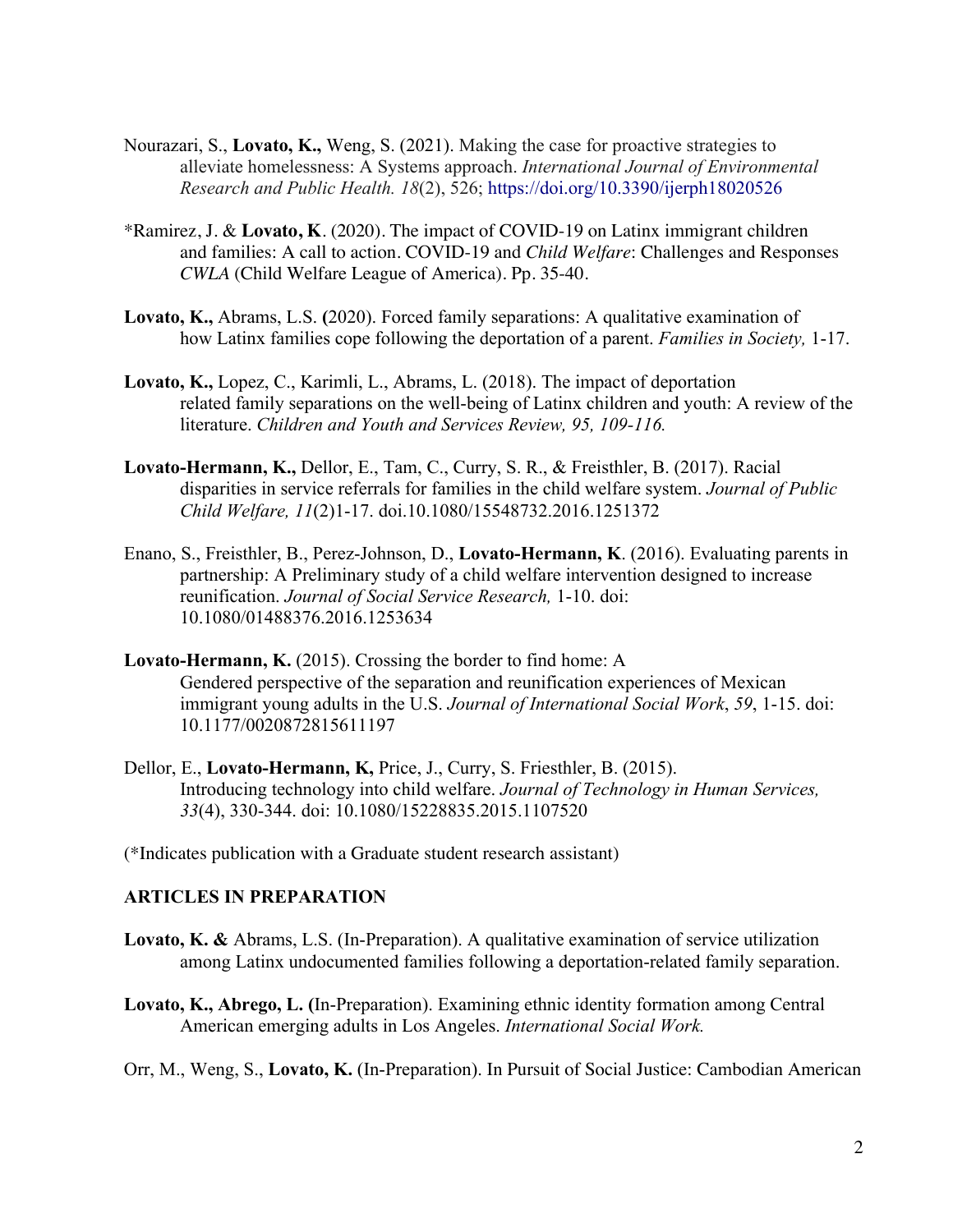Social Service Providers' Commitment to Community Engagement within the Cambodian American Community. *Journal of Social Work.*

## **OTHER PUBLICATIONS**

- **Lovato, K.** (2019). Book Review of Beth Caldwell, Deported Americans. In I*nternational Migration Review,* DOI: https://doi.org/10.1177/0197918319889010
- **Lovato, K.** (2018). Book Review of Caroline Bretell, *Gender and Migration*. In Affilia: *Journal of Women and Social Work, 1-2. DOI: 10.1177/0886109918778061*
- Freisthler, B. Dellor, E., Rivas, A., Enano, S., **Lovato-Hermann, K.** & Pei, F. (2016). *Safe Long Beach: Safe Families Enhancement Project Final Evaluation Report.* Columbus, OH

#### **GRANTS AND FUNDED PROJECTS**

- 2020 **Principal Investigator,** "Ethics and care: addressing the health and mental health needs of Latinx families impacted by a deportation-related family separation." Ukleja Center for Ethical Leaders, Faculty Ethics Research Award, CSULB (\$5,000).
- 2020 **Principal Investigator,** "Assessing the social services needs of Latinx families impacted by immigration enforcement." Office of Research Sponsored Projects, Summer Student Research Assistantship, CSULB Grant Award (\$5,000).
- 2019 **Co-Principal Investigator,** with Dr. Suzie Weng and Dr. Sara Nourazari, "Addressing homelessness in Long Beach with systems thinking." CSULB Multidisciplinary Research Grant, Office of Research and Sponsored **Projects** (\$15,000).
- 2016-2017 **Dissertation Year Fellowship**, Principal Investigator, "Enforced separations: A qualitative examination of how Latino youth cope with family disruption following the deportation of a parent." Regents of University of California, Los Angeles, (\$20,000 and tuition remission) Research Mentors: Laura Abrams, PhD and Carola Suarez-Orozco, PhD
- 2015 **Graduate Summer Research Mentorship Award** Principal Investigator, "Immigration related vs. forced family separations*."* Regents of University of California, Los Angeles, University of California, Los Angeles (\$6,000.00). Research Mentor: Carola Suarez-Orozco, PhD
- 2014 **Graduate Summer Research Mentorship Award**  Principal Investigator, "Crossing the border to find home: A Gendered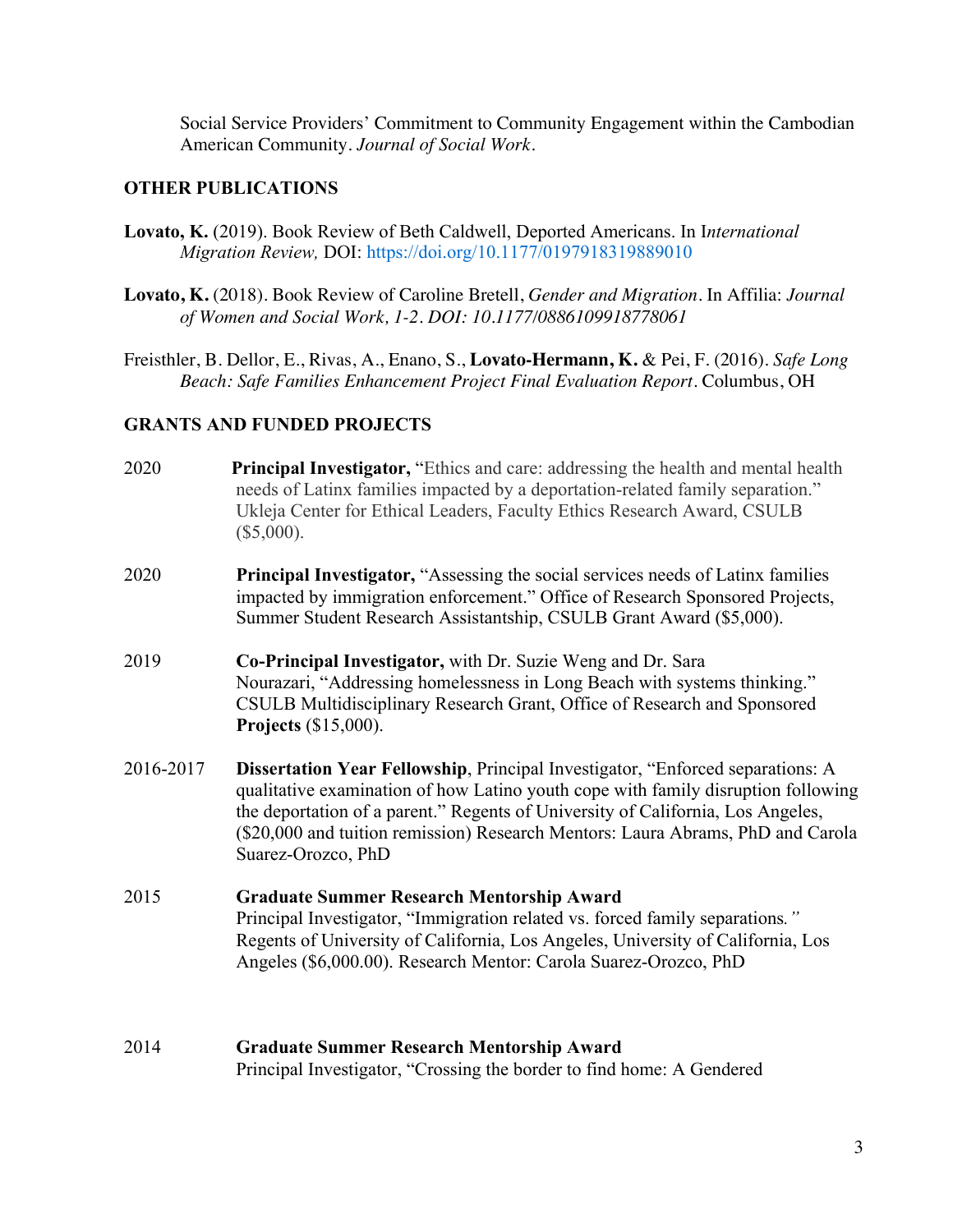perspective of the separation and reunification experiences of Mexican immigrant young adults in the U.S." Regents of University of California, Los Angeles (\$6,000.00). Research Mentor: Carola Suarez-Orozco, PhD

2014 **Franklin D. Gilliam, Jr., Social Justice Initiative Grant**  Principal Investigator, "An examination of post-migration educational experiences: perspectives from Latino immigrant young adults." Luskin School of Public Affairs, University of California, Los Angeles and the W.K. Kellogg Foundation (\$1,500.00)

#### **REFEREED CONFERENCE PRESENTATIONS**

- **Lovato, K.,** Weng, S., Ordaz, J. **(**2021, January) Increasing access and utilization of social services for Cambodian Americans: Perspectives from Cambodian American service providers. Oral presentation selected at the Annual Society for Social Work and Research conference.
- **Lovato, K.** (2020, January). **"**The impact of deportation related family separations on Latinx families in Los Angeles." Poster presentation selected at the Annual Society for Social Work and Research Conference, Washington D.C.
- **Lovato, K.** (2020, May- Cancelled due to COVID-19). **"**Accessing social service support following a deportation-related family separation." Paper selected at the Latino Social Work Organization Conference, Portland State University, Portland, Oregon.
- **Lovato, K**. (2019, November 22). "Fear and anxiety among Latinx immigrants accessing health services following a forced family separation." Oral presentation selected at the 4<sup>th</sup> Binational Mexico-United States Conference on Social Work and Migration, University of Houston.
- **Lovato, K. (**2019, March) "Examining ethnic identity formation experiences among Central American emerging adults in Los Angeles." Paper selected at the Latino Social Work Organization Conference, The California Endowment, Oakland, CA.
- **Lovato, K. (**2018, March). "Under the radar: An examination of Latino immigrant families social service needs following immigration enforcement." Paper selected at the Latino Social Work Organization Conference, University of Washington, Seattle.
- **Lovato, K.** (2018, January). "Enforced separations: A qualitative examination of the impact of parental deportation on Latinx youth and families. "Paper presentation at the Annual Society for Social Work and Research Conference, Washington, D.C.
- **Lovato, K.** (2018, January). "Social work in the current presidential administration: Responsibility Ethnics, and social justice." Panel presentation at the Annual Society for Social Work and Research Conference, Washington, D.C.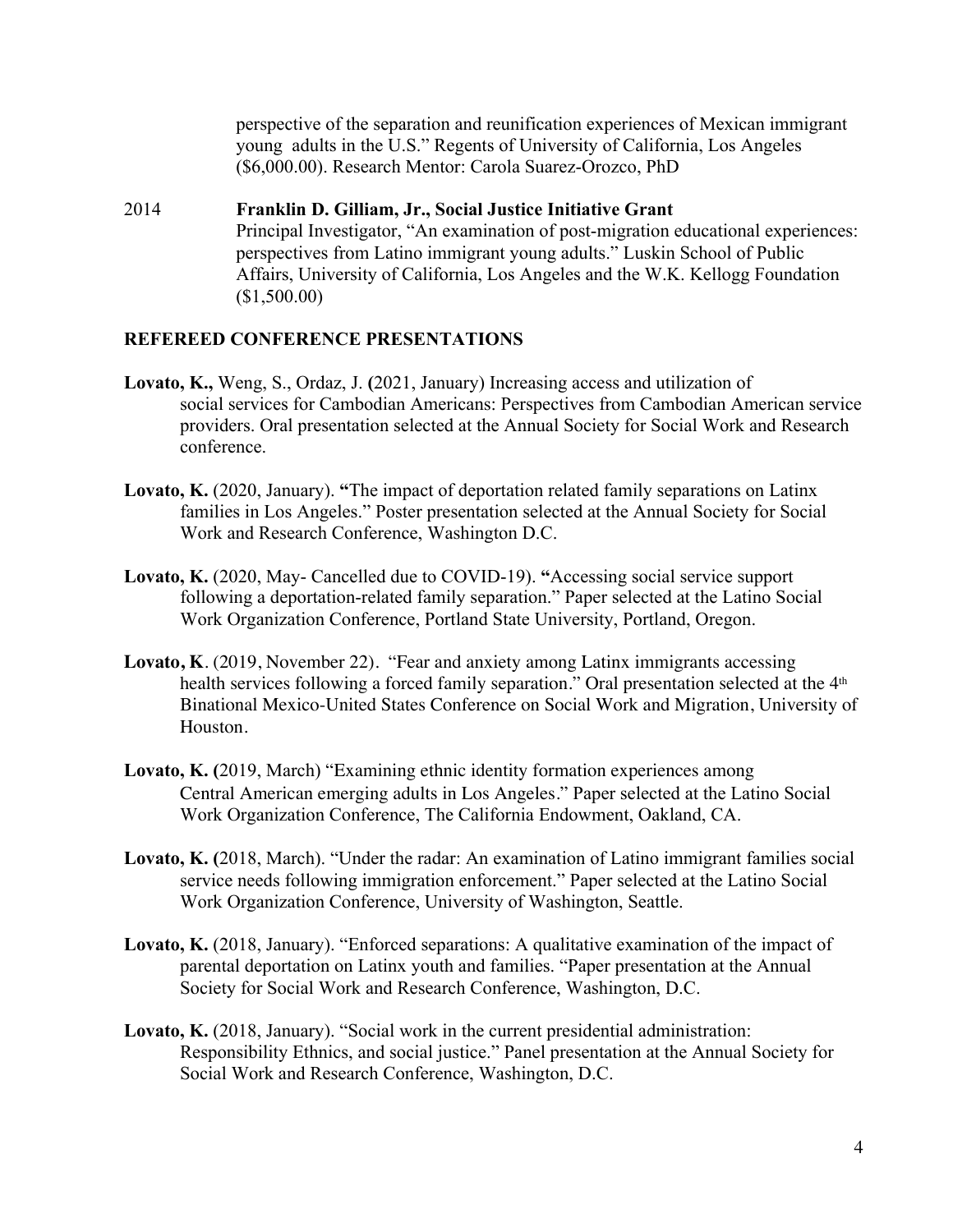- **Lovato, K.,** (2018, January). "Assessing the effectiveness of city-wide trauma informed trainings." Paper presented at the Annual Society for Social Work and Research Conference, Washington, D.C.
- **Lovato-Hermann, K.** (2017, May). "Enforced separations: An Examination of how today's immigration enforcement policies impact Latino youth and their undocumented families in Los Angeles." Paper presentation at the Social Services in the Latina/o Community Conference, UCLA, Los Angeles, CA
- **Lovato-Hermann, K.** (2017, March). "The impact of parental deportation on Latino/a youth and immigrant families in Los Angeles." Paper presentation at the Latino Social Work Organization Conference, UC Berkeley, Berkeley, CA
- **Lovato-Hermann, K. (**2017, January). **"**Exploring child welfare service referrals by race/ethnicity using the Needs Portal intervention." Poster presented at the Annual Society for Social Work and Research Conference, New Orleans, LA
- **Lovato-Hermann, K.** (2017, January). "Welcome or not: An examination of the integration experiences among Central American immigrant emerging adults in Los Angeles*."* Poster presented at the Annual Society for Social Work and Research Conference, New Orleans, LA.
- **Lovato-Hermann, K**. (2016, January). "Crossing the border to find home: An Examination of the reunification experiences of undocumented immigrant youth*."* Paper presented at the Annual Society for Social Work and Research Conference, Washington, DC
- Dellor, E., **Lovato-Hermann, K**., Price-Wolf, J., Freisthler, B., & Curry, S.R. (2015, November). "Introducing technology in child welfare referrals for health and social services." Paper presented at the American Public Health Association Annual Meeting, Chicago, IL
- **Lovato-Hermann, K.** *(*2015, October*). "*Exploring family and community contexts for undocumented immigrants during emerging adulthood." Paper presented at the biennial conference of the Society for the Study of Emerging Adulthood. Miami, FL
- **Lovato-Hermann, K**. (2014, May). "Crossing the border to find home: An Examination of the migration and reunification experiences of Mexican transnational youth in the U.S." Paper presented at the Immigrant Youth Empowerment Conference, University of California, Los Angeles, Los Angeles, CA
- **Lovato-Hermann, K.** (2014, February). "Across the boundaries of labor and gender: A Critical Review of the literature on transnational motherhood."Paper presented at the Annual Thinking Gender Conference. University of California, Los Angeles, Los Angeles, CA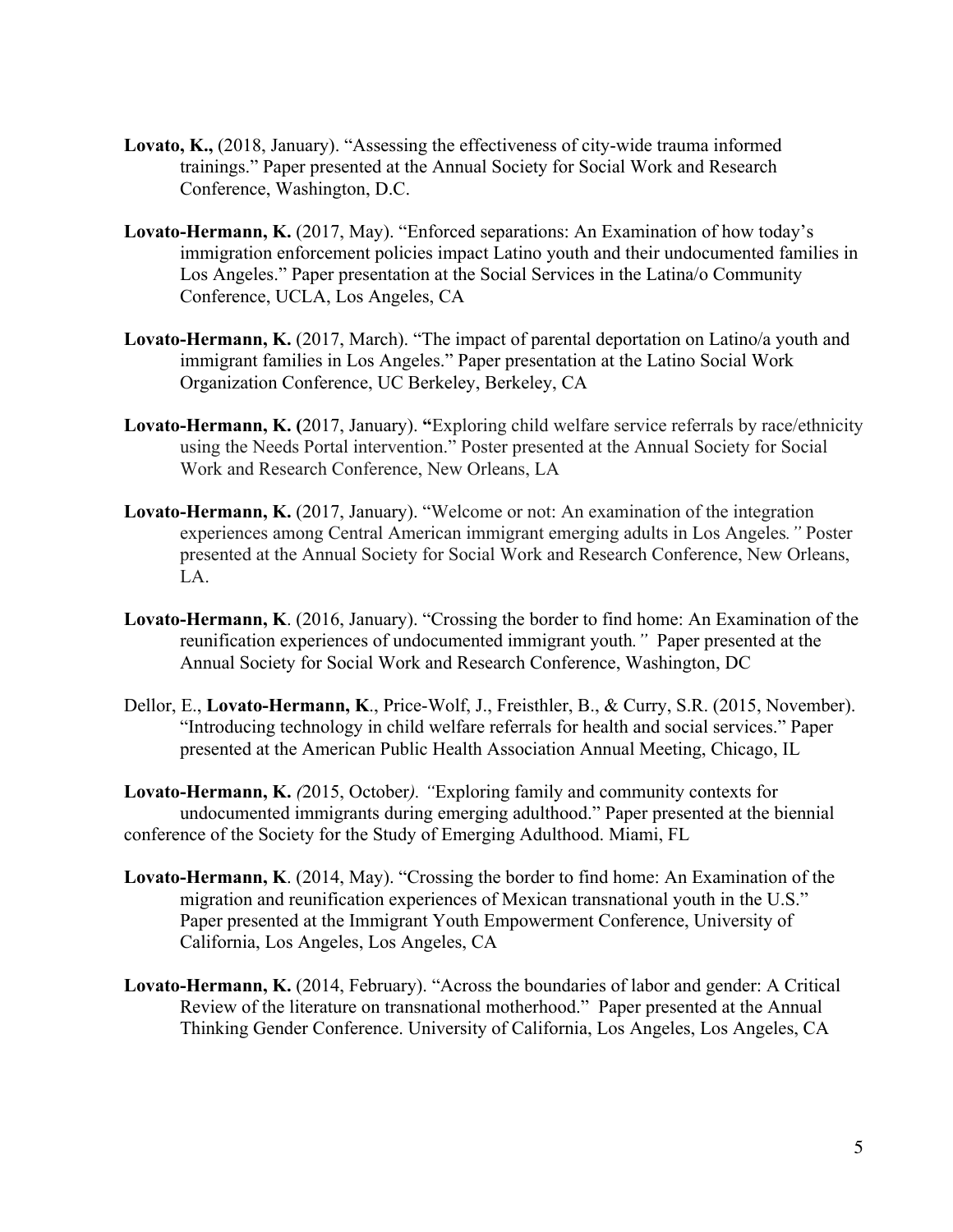**Lovato-Hermann, K.** (2013, January). "Familial caregivers and elder mistreatment among Chinese immigrants." Poster presented at the Annual Society for Social Work and Research Conference, San Diego, CA

## **INVITED PRESENTATIONS**

- **Lovato, K. (**2020, September 8th) Invited Co-Panelist: "Teach-in Series: Black Lives Matter and the Immigrant Rights Movement," CSULB Dream Success Center, CSULB.
- Lovato, K., Nourazari, S., Weng, S. (2019). "Team Science" Workshop. 31<sup>st</sup> Annual Biotechnology Symposium. January 3, 2019. Hyatt Regency Orange County.
- **Lovato, K.** (2018, November). "Enforced Separations: An Examination of how Latinx Youth cope with parental deportation. Invited guest lecture: Human Behavior and the Social Environment. November 5, 2018.
- **Lovato, K. (**2018, March) Presenter: "Addressing Homelessness in Long Beach with Systems Thinking." California State University, Long Beach, Presidential Salon.
- **Lovato, K.** (2018). Panel Moderator: "Research Methods Panel." Research to Resistance Conference, University of California, Los Angeles, Luskin School of Public Affairs
- **Lovato-Hermann, K.** (2016, April). "Social Work Practice with Latinos." Presentation, Social Work Lecture Series, California State University, Fullerton, Department of Social Work, Fullerton, CA
- **Lovato-Hermann, K.** (2016, February). "Utilizing Play Therapy to Treat Trauma-Exposed Youth." Presentation, MSW 571, Social Work Perspectives on Developmental Psychopathology and Family Context, California State University, Fullerton, Department of Social Work, Fullerton, CA
- **Lovato-Hermann, K.** (2015, October). "The Impact of Global Immigration on Social Work Practice." Presentation, MSW 770, Cultural Diversity Course, California State University, Fullerton, Department of Social Work, Fullerton, CA
- **Lovato-Hermann, K.** (2013, July). "Social Work Education: An Introduction to the Enhanced CalSWEC Field Initiative." Presentation, CalSWEC Title IV-E Field Initiative Summer Institute, Berkeley, CA
- **Lovato-Hermann, K**. (2012, November). "Immigrant Child Well-Being*.*" Presentation, Child and Adolescent Studies Symposium, San Francisco State University, San Francisco, CA

# **TEACHING EXPERIENCE**

**Courses Taught at CSU Long Beach, School of Social Work**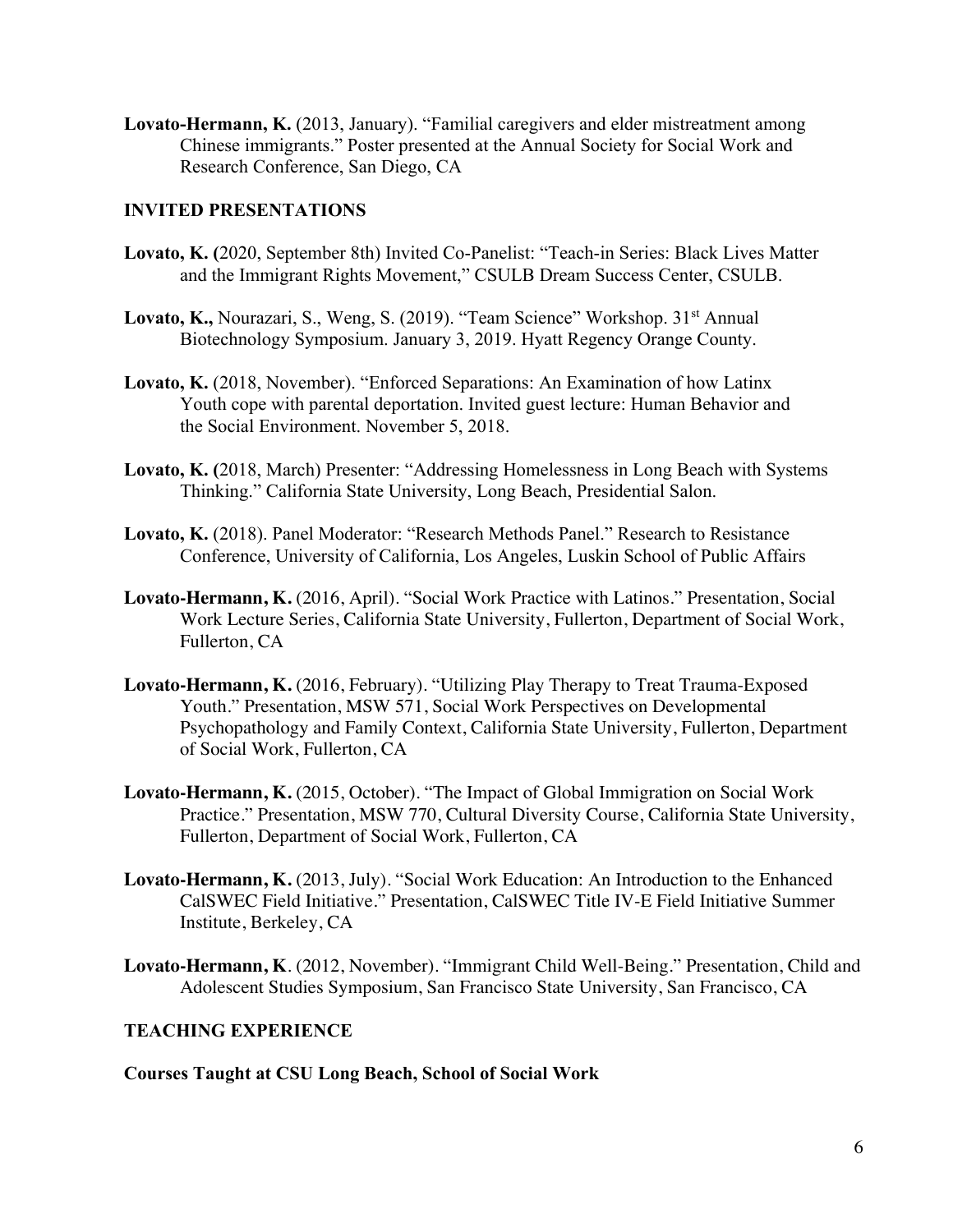| SW 698-05 Applied Projects I                        | Fall 2020   |
|-----------------------------------------------------|-------------|
| SW 698-06 Applied Projects I                        | Fall 2020   |
| SW 698-10 Applied Projects I                        | Fall 2020   |
| SW 590 SW Practice with Latinx Populations          | Fall 2020   |
| SW 570-01 Intro to Group Work                       | Spring 2020 |
| SW 699-06 Applied Projects II                       | Spring 2020 |
| SW 699-05 Applied Projects II                       | Spring 2020 |
| SW 698-06 Applied Projects I                        | Fall 2019   |
| SW 698-05 Applied Projects I                        | Fall 2019   |
| SW 643-01 Practice with Child Welfare Services      | Summer 2019 |
| SW 699-05 Applied Projects II                       | Spring 2019 |
| SW 699-06 Applied Projects II                       | Spring 2019 |
| SW 699-05 Applied Projects I                        | Fall 2018   |
| SW 699-06 Applied Projects II                       | Fall 2018   |
| SW 699-05 Applied Projects II                       | Spring 2018 |
| SW 699-06 Applied Projects II                       | Spring 2018 |
| SW 698-05 Applied Projects I                        | Fall 2017   |
| SW 698-06 Applied Projects I                        | Fall 2017   |
| SW 503-03 Human Behavior and the Social Environment | Fall 2017   |

# **Courses Taught at CSU Fullerton, Department of Social Work**

| MSW 511-01 Social Work Practice II                    | Spring 2017 |
|-------------------------------------------------------|-------------|
| MSW 578-01 Social Work Practice with Latinos          | Spring 2017 |
| MSW 541-06 Advanced Social Work Field Instruction     | Spring 2017 |
| MSW 541-03 Advanced Social Work Field Instruction     | Spring 2017 |
| MSW 510-01: Social Work Practice I                    | Fall 2016   |
| MSW 510-04: Social Work Practice I                    | Fall 2016   |
| MSW 540-03: Social Work Field Instruction             | Fall 2016   |
| MSW 540-06: Social Work Field Instruction             | Fall 2016   |
| MSW 511-01: Social Work Practice II                   | Spring 2016 |
| MSW 511-03: Social Work Practice II                   | Spring 2016 |
| MSW 541-04: Advanced Social Work Field Instruction    | Spring 2016 |
| MSW 541-06: Advanced Social Work Field Instruction    | Spring 2016 |
| MSW 522-01: Child Welfare Policy and Social Work      | Fall 2015   |
| MSW 510-03: Social Work Practice I                    | Fall 2015   |
| MSW 540-03: Social Work Field Instruction             | Fall 2015   |
| MSW 540-08: Social Work Field Instruction             | Fall 2015   |
| MSW 543-03: Advanced Social Work Field Instruction II | Spring 2015 |
| MSW 543-06: Advanced Social Work Field Instruction II | Spring 2015 |
| MSW 542-03: Advanced Social Work Field Instruction II | Fall 2014   |
|                                                       |             |

#### **Courses Taught at San Francisco State University, School of Social Work**

| SW 740: Field Work Instruction I | Fall 2011   |
|----------------------------------|-------------|
| SW 832: Social Group Work        | Spring 2011 |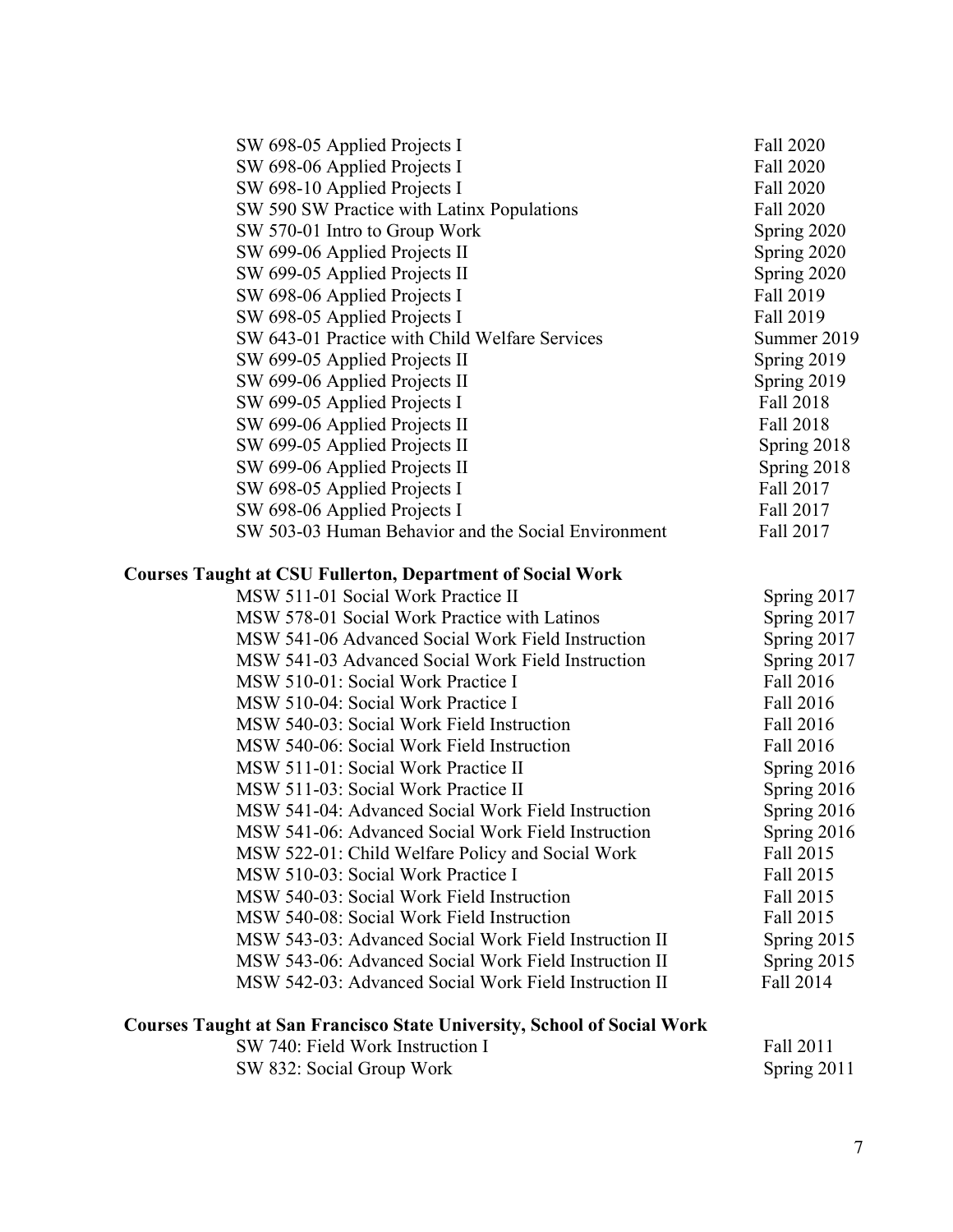| SW 741: Field Work Instruction II | Spring 2011 |
|-----------------------------------|-------------|
| SW 741: Field Work Instruction II | Spring 2011 |
| SW 740: Field Work Instruction I  | Spring 2011 |

## **CLINICAL SOCIAL WORK EXPERIENCE**

| 2009-2010 | <b>Bilingual Mental Health Therapist</b><br>Instituto Familiar de La Raza, San Francisco, CA                                                      |
|-----------|---------------------------------------------------------------------------------------------------------------------------------------------------|
| 2006-2009 | <b>Bilingual Mental Health Therapist (Part-Time)</b><br>Circulo de Vida Cancer Support Center, San Francisco, CA                                  |
| 2006-2010 | <b>Child Protective Services Social Worker</b><br>Human Services Agency of San Francisco, Family and Children Services,<br>San Francisco, CA      |
| 2005-2006 | <b>Child Protective Services Social Work Intern</b><br>Human Services Agency of San Francisco, Family and Children Services,<br>San Francisco, CA |
| 2004-2006 | <b>Clinical Case Manager</b><br>Larkin Street Youth Services, San Francisco, CA                                                                   |

2003-2004 **Vocational Coordinator** Fred Finch Youth Center, Oakland, CA

## 2000-2002 **Case Manager** Highbridge Community Life Center, Bronx, NY

# **AWARDS AND HONORS**

- 2020 **Principal Investigator "**Ethics and care: addressing the health and mental health needs of Latinx families impacted by a deportation-related family separation." Ukleja Center for Ethical Leaders, Faculty Ethics Research Award, CSULB
- 2015-2016 UCLA Meyer & Renee Luskin Fellowship
- 2014-2015 UCLA Meyer & Renee Luskin Fellowship
- 2014-2015 Adam Smith Fellowship, Mercatus Center, George Mason University
- 2013 UCLA Luskin Social Justice Initiative Grant
- 2012 UCLA Luskin Senior Fellows Program, Department of Social Welfare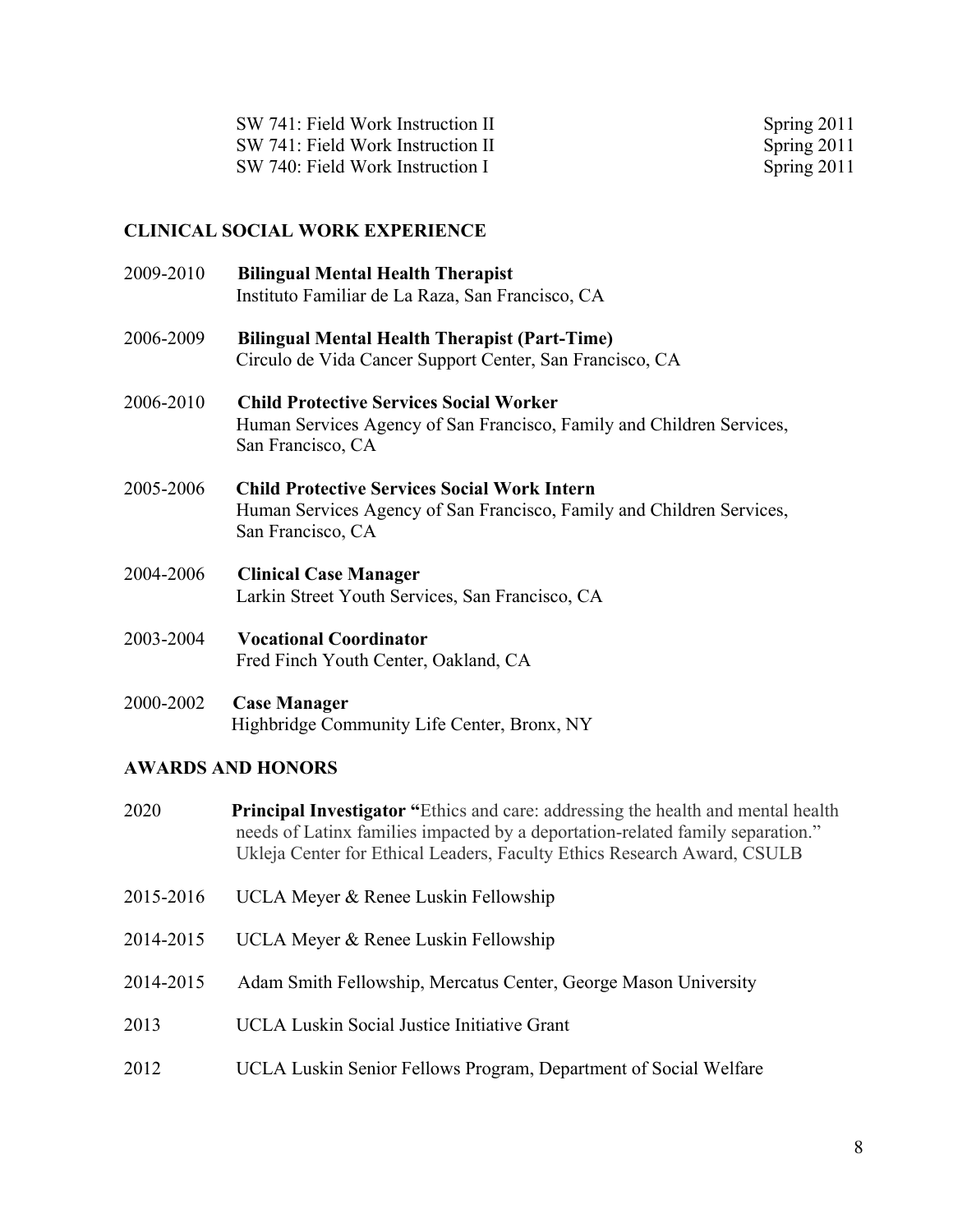| 2006      | Phi Alpha Honor Society, San Francisco State University                 |
|-----------|-------------------------------------------------------------------------|
| 2004-2006 | Title IV-E Child Welfare Training Fellowship (CalSWEC)                  |
| 2000      | Alpha Kappa Delta Honor Society, Saint Mary's College of CA, Moraga, CA |

# **SERVICE**

# **Department/College/University**

| 2020-2021     | Co-Faculty Mentor, New Faculty Learning Community, CSULB Campus                                                                          |
|---------------|------------------------------------------------------------------------------------------------------------------------------------------|
| 2020-<br>2017 | Co-Faculty Advisor, Latino Student Social Work Network<br>School of Social Work, California State University, Long Beach                 |
| 2020          | Member, Graduate Writing Assessment Requirement Committee (Spring)                                                                       |
| 2018-         | Member, Curriculum Committee, School of Social Work, California State University<br>Long Beach                                           |
| 2018-         | Member, Culminating Experience Committee, School of Social Work, California<br>State University, Long Beach                              |
| 2018-         | Member, Faculty and Staff Development Committee, School of Social Work<br>California State University, Long Beach                        |
| 2018-<br>2017 | Member, Human Behavior in the Social Environment Curriculum<br>Committee, School of Social Work, California State University, Long Beach |
| 2017-2015     | Chair, Bilingual Social Work Education Curriculum Committee<br>Department of Social Work, California State University, Fullerton         |
| 2015-2013     | Member, Professional Development Committee<br>Department of Social Welfare, University of California, Los Angeles                        |
| 2014          | Doctoral Student Representative, Academic Search Committee<br>Department of Social Welfare, University of California, Los Angeles        |

# **Profession/ Academic**